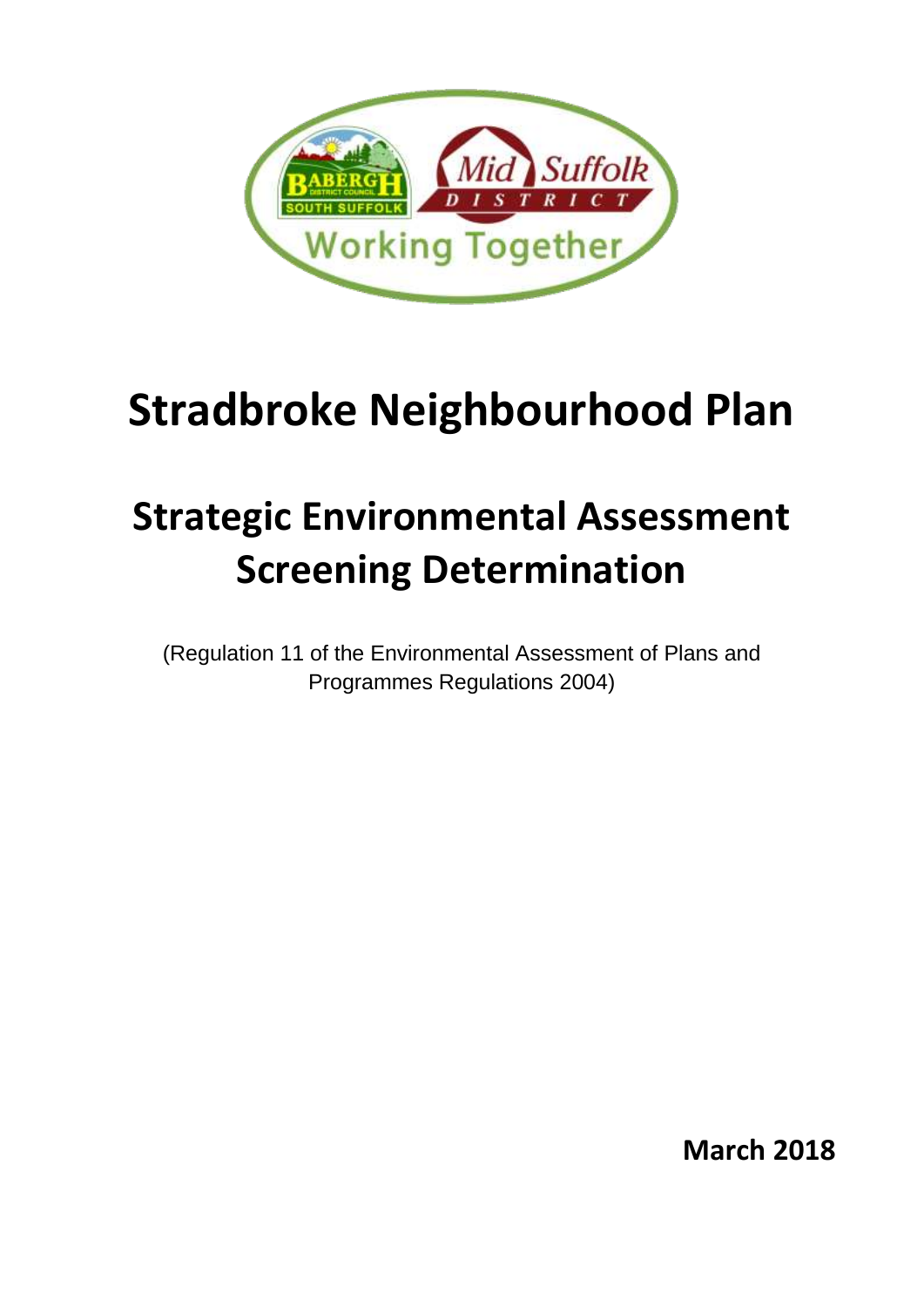# **Contents**

|                                                             | Page           |
|-------------------------------------------------------------|----------------|
| 1. Introduction                                             | 2              |
| 2. Legislative Background                                   | $\overline{2}$ |
| 3. Criteria for assessing the effects of Planning Documents | 3              |
| 4. Assessment                                               | 4              |
| 5. Conclusion                                               | 8              |
| <b>6.</b> Determination                                     | 8              |
| <b>Appendix: Responses from Statutory Consultees</b>        | 9              |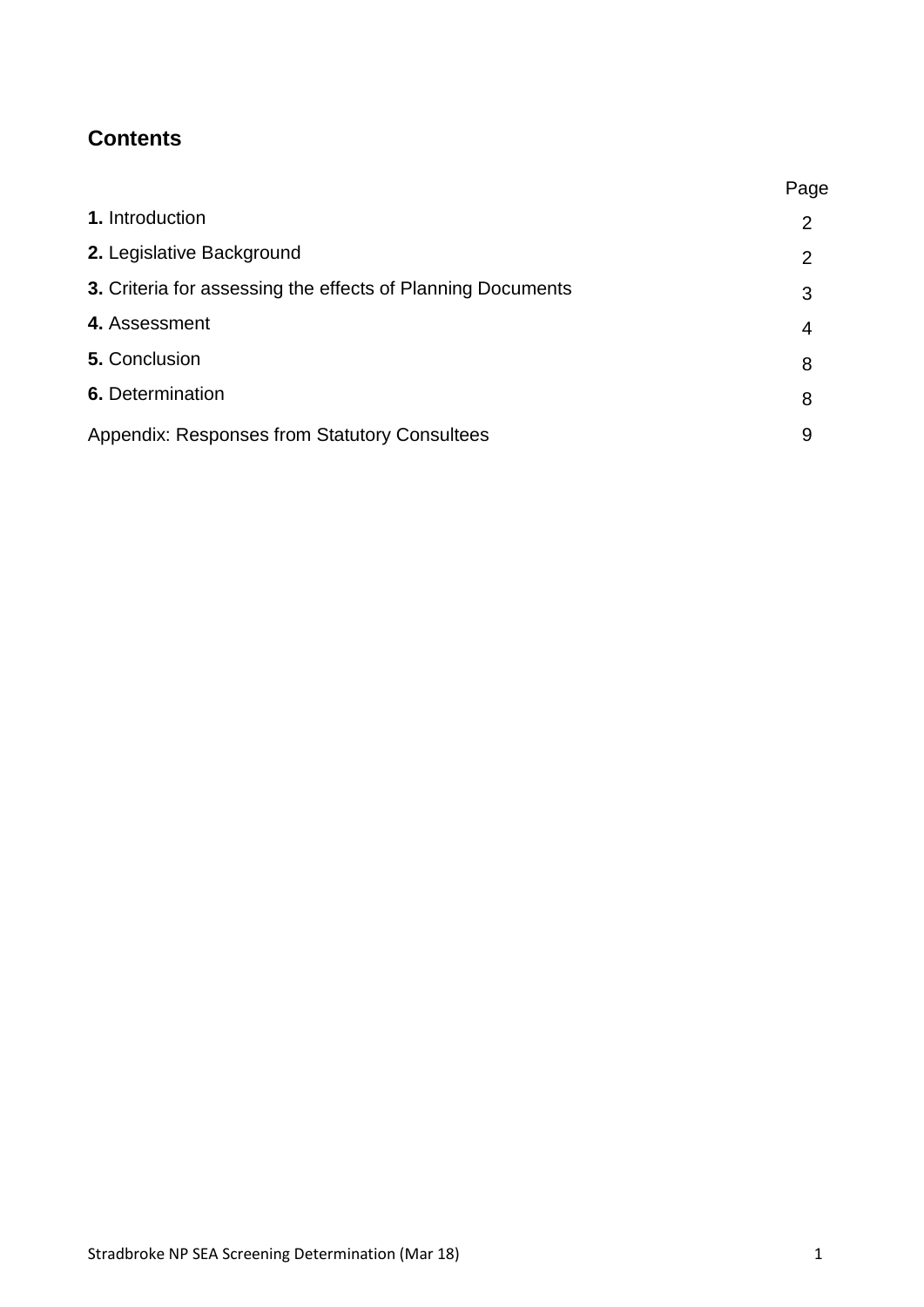# **STRADBROKE NEIGHBOURHOOD PLAN**

# **STRATEGIC ENVIRONMENTAL ASSESSMENT DETERMINATION**

### **1. Introduction**

In some circumstances a neighbourhood plan could have significant environmental effects and may fall within the scope of the Environmental Assessment of Plans and Programmes Regulations 2004 and require a strategic environmental assessment.

One of the basic conditions that will be tested by the independent examiner is whether the making of the Plan is compatible with European Union obligations. Whether a neighbourhood plan requires a strategic environmental assessment and the level of detail needed will depend on what is proposed in the draft Neighbourhood Plan and the characteristics of the local area.

The purpose of the Stradbroke Neighbourhood Plan is to provide for the sustainable development of Stradbroke to make it a key service centre village for residents and surrounding villages. To do this, it seeks to phase the provision of good quality housing, educational facilities, business and local retail opportunities through a set of place and people-focused objectives.

This determination refers to:

- A Screening Report for Consultation prepared on behalf of Stradbroke Parish Council by Navigus Planning, which can be viewed at: [www.midsuffolk.gov.uk/StradbrokeNP](http://www.midsuffolk.gov.uk/StradbrokeNP)
- The responses to this from the statutory consultees (See Appendix).

This assessment relates to the Draft Stradbroke Neighbourhood Plan P 2016 - 2036 Presubmission consultation.

Section 2 sets out the legislative background. Section 3 sets out the criteria for determining the likely significance of effects. Section 4 summarises the assessment and Section 5 sets out the conclusions based on the screening assessment and the responses of the statutory consultees. The determination is set out in Section 6.

# **2. Legislative Background**

European Union Directive 200142/EC requires a Strategic Environmental Assessment to be undertaken for certain types of plans or programmes that would have a significant environmental effect. The Environmental Assessment of Plans and Programmes Regulations 2004 (the Regulations) require that this is determined by a screening process, which should use a specified set of criteria (set out in Schedule 1 of the Regulations). The results of this process must be set out in an SEA Screening Statement, which must be publicly available.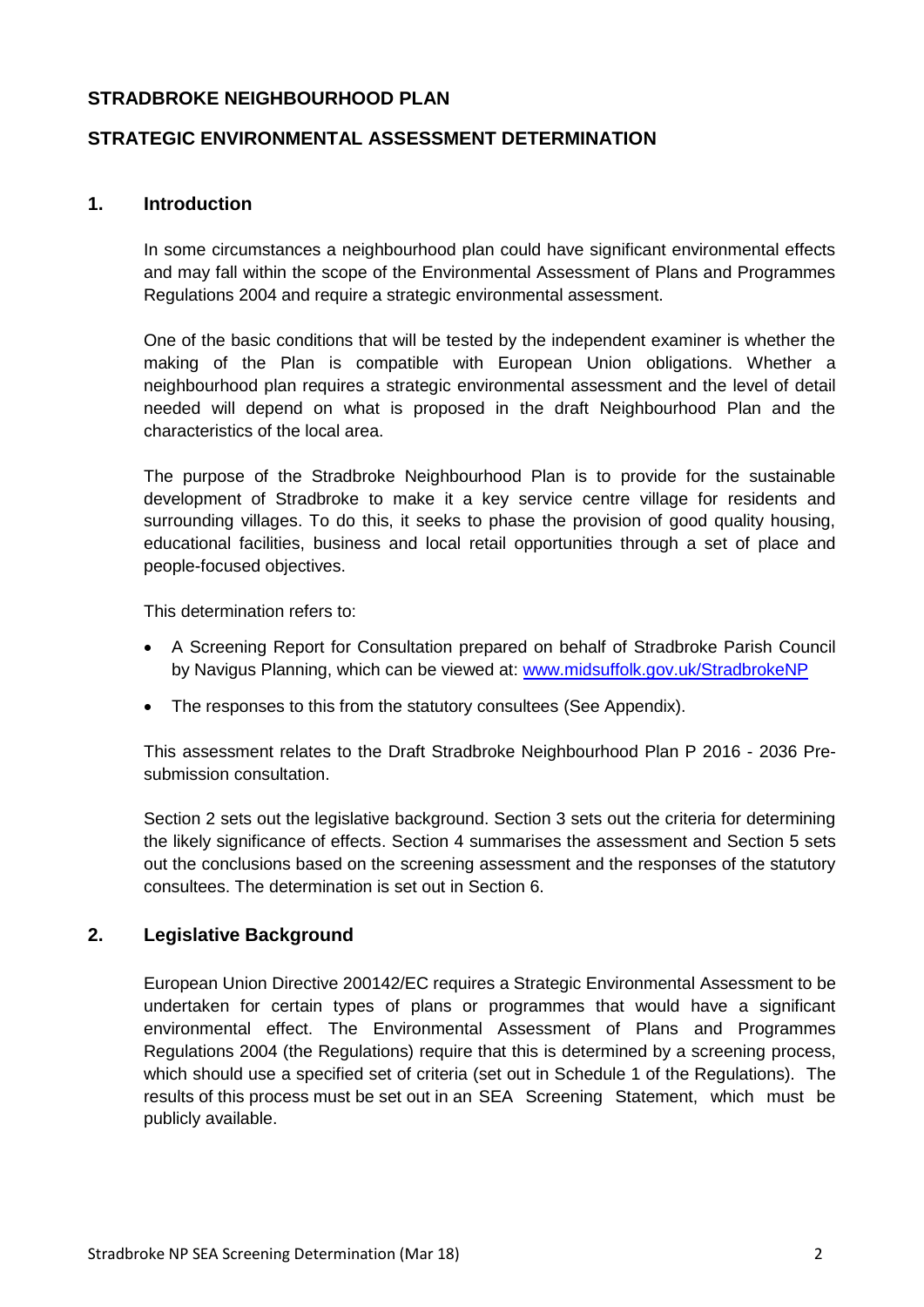In accordance with Regulation 9 of the SEA Regulations 2004, Stradbroke Parish Council (the qualifying body) has requested Mid Suffolk District Council (MSDC) as the responsible authority, to determine whether an environmental report on the emerging Stradbroke Neighbourhood Plan is required due to significant environmental effects. In making this determination, MSDC should have regard to Schedule 1 of the Regulations.

Pre-Submission Consultation (Regulation 14 stage) on the Draft Neighbourhood Plan was undertaken between 20 January 2018 and 2 March 2018. In line with the advice contained within the National Planning Policy Framework (NPPF), Planning Practice Guidance, the plan's potential scope should be assessed at an early stage against the criteria set out in Schedule 1 to the Environmental Assessment of Plans and Programmes Regulations 2004. Stradbroke Parish Council has therefore consulted the statutory consultees (Historic England / Natural England / Environment Agency) on the Screening Report prepared by Navigus Planning and asked for their views on whether an SEA is required.

An SEA can be required in some limited situations where a sustainability appraisal is not needed. Neighbourhood Planning is one of these situations. Sustainability Appraisals (SAs) may incorporate the requirements of the Strategic Environmental Assessment Regulations, which implement the requirements of the 'Strategic Environmental Assessment Directive' on the assessment of the effects of certain plans and programmes on the environment.

A Sustainability Appraisal ensures that potential environmental effects are given full consideration alongside social and economic issues and it is good practice to do one to understand how a plan is to deliver sustainable development. However, NPPF Planning Practice Guidance states that there is no legal requirement for a neighbourhood plan to undertake a sustainability appraisal as set out in section 19 of the Planning and Compulsory Purchase Act 2004. It is down to the qualifying body to demonstrate whether its plan is likely to have significant environmental effects. This is the purpose of the SEA Screening Report.

# **3. Criteria for determining the likely significance of effects referred to in Article 3(5) of Directive 2001/42/EC**

Criteria for determining the likely significance of effects referred to in Article 3(5) of Directive 2001/42/EC are set out in the following table:

- 1. The characteristics of plans and programmes, having regard, in particular, to:
- the degree to which the plan or programme sets a framework for projects and other activities, either with regard to the location, nature, size and operating conditions or by allocating resources,
- the degree to which the plan or programme influences other plans and programmes including those in a hierarchy
- the relevance of the plan or programme for the integration of environmental considerations in particular with a view to promoting sustainable development,
- environmental problems relevant to the plan or programme,
- the relevance of the plan or programme for the implementation of Community legislation on the environment (e.g. plans and programmes linked to wastemanagement or water protection).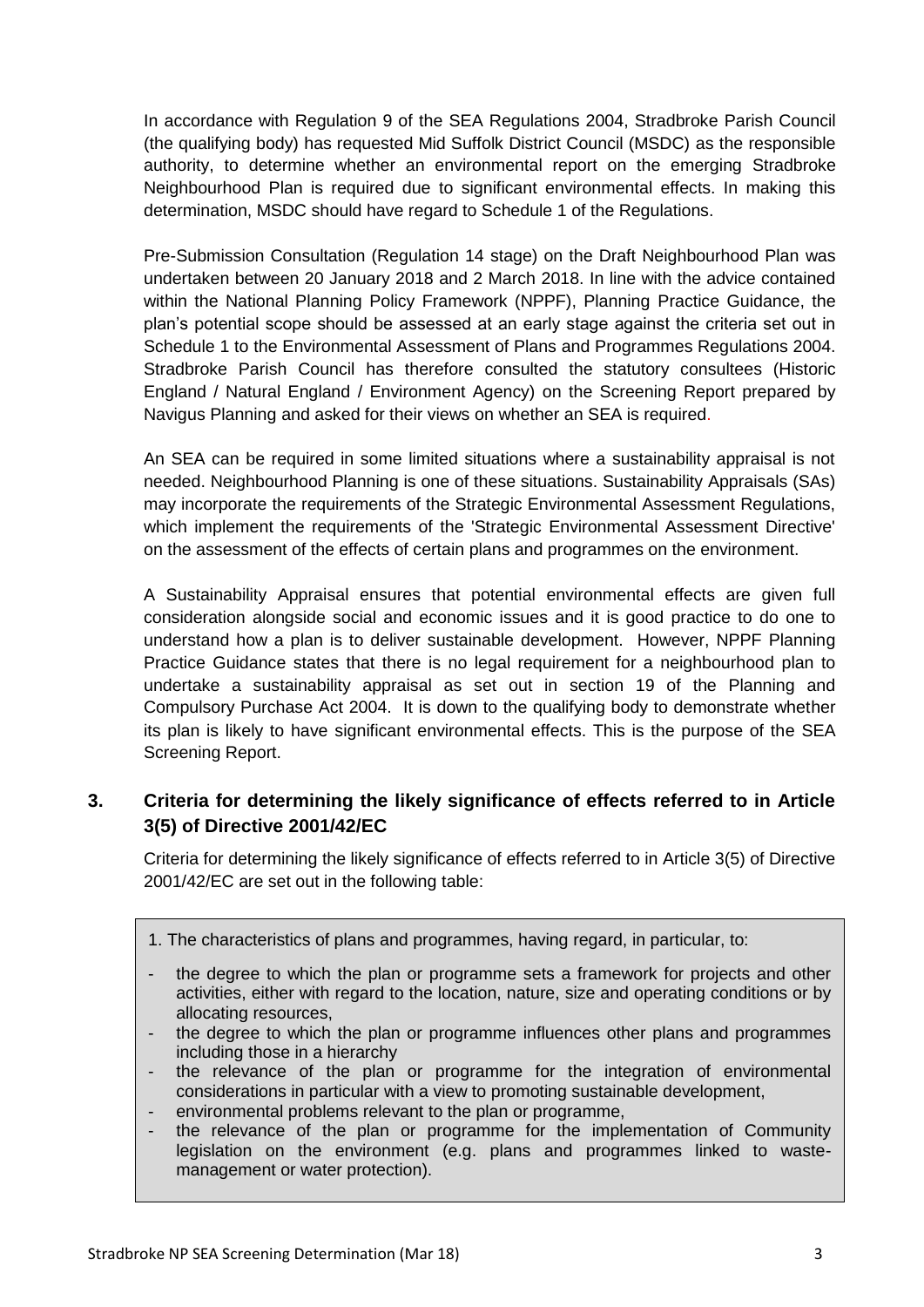2. Characteristics of the effects and of the area likely to be affected, having regard, in particular, to:

- the probability, duration, frequency and reversibility of the effects,
- the cumulative nature of the effects,
- the trans-boundary nature of the effects,
- the risks to human health or the environment (e.g. due to accidents),
- the magnitude and spatial extent of the effects (geographical area and size of the population likely to be affected),
- the value and vulnerability of the area likely to be affected due to:
- special natural characteristics or cultural heritage,
- exceeded environmental quality standards or limit values,
- intensive land-use,
- the effects on areas or landscapes which have a recognised national, Community or international protection status.

*Source: Annex II of SEA Directive 2001/42/EC*

# **4. Assessment**

The diagram below illustrates the process for screening a planning document to ascertain whether a full SEA is required

| 1. Is the PP subject to preparation and/or adoption by a<br>national, regional or local authority OR prepared by an<br>authority for adoption through a legislative procedure by<br>Parliament or Government? (Art. 2(a))                                                                                                                      |                         |                               | No to both criteria                                                                                                                                              |
|------------------------------------------------------------------------------------------------------------------------------------------------------------------------------------------------------------------------------------------------------------------------------------------------------------------------------------------------|-------------------------|-------------------------------|------------------------------------------------------------------------------------------------------------------------------------------------------------------|
|                                                                                                                                                                                                                                                                                                                                                | Yes to either criterion |                               |                                                                                                                                                                  |
| 2. Is the PP required by legislative, regulatory or<br>administrative provisions? (Art. 2(a))                                                                                                                                                                                                                                                  |                         | No.                           |                                                                                                                                                                  |
|                                                                                                                                                                                                                                                                                                                                                | Yes                     |                               |                                                                                                                                                                  |
| 3. Is the PP prepared for agriculture, forestry, fisheries, energy,<br>industry, transport, waste management, water management,<br>telecommunications, tourism, town and country planning or<br>land use, AND does it set a framework for future<br>development consent of projects in Annexes I and II to the<br>EIA Directive? (Art. 3.2(a)) |                         | No to<br>either<br>criterion  | 4. Will the PP, in view of its<br>likely effect on sites,<br>require an assessment<br>under Article 6 or 7 of<br>the Habitats Directive?<br>(Art. 3.2(b))        |
|                                                                                                                                                                                                                                                                                                                                                | Yes to both criteria    | Yes                           | No                                                                                                                                                               |
| 5. Does the PP determine the use of small areas at local level.<br>OR is it a minor modification of a PP subject to Art. 3.2?<br>(Art. 3.3)                                                                                                                                                                                                    |                         | Yes to<br>either<br>criterion | 6. Does the PP set the<br>framework for future<br>No<br>development consent of<br>projects (not just projects<br>in Annexes to the EIA<br>Directive)? (Art. 3.4) |
|                                                                                                                                                                                                                                                                                                                                                | No to both criteria     |                               | Yes                                                                                                                                                              |
| 7. Is the PP's sole purpose to serve national defence or civil<br>emergency, OR is it a financial or budget PP, OR is it<br>co-financed by structural funds or EAGGF programmes<br>2000 to 2006/7? (Art. 3.8, 3.9)                                                                                                                             |                         | Yes                           | 8. Is it likely to have a<br>No.<br>significant effect on the<br>environment? (Art. 3.5)*                                                                        |
|                                                                                                                                                                                                                                                                                                                                                | No to all criteria      |                               | Yes to any criterion                                                                                                                                             |
| <b>DIRECTIVE REQUIRES SEA</b>                                                                                                                                                                                                                                                                                                                  |                         |                               | <b>DIRECTIVE DOES NOT</b><br><b>REQUIRE SEA</b>                                                                                                                  |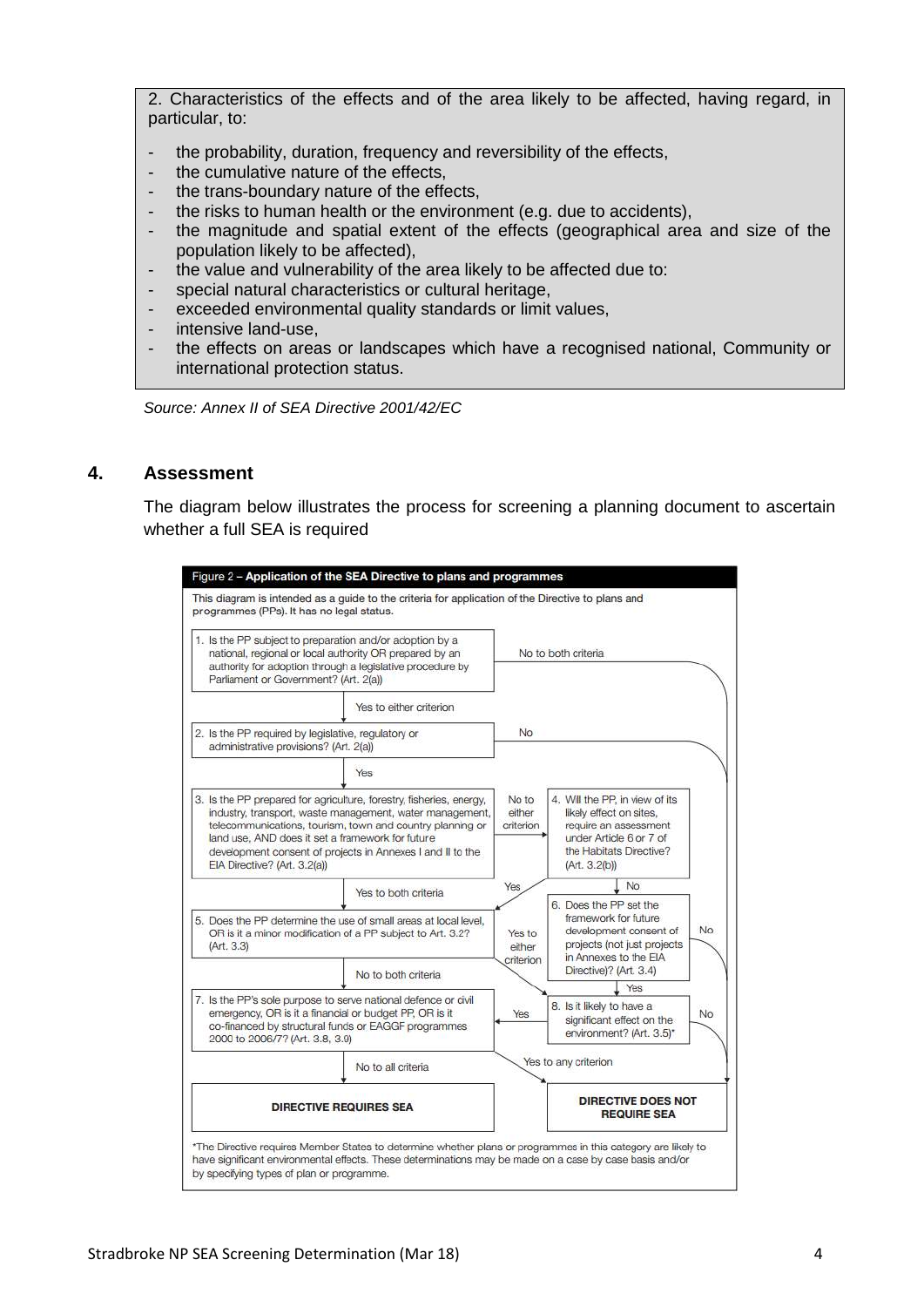The table below assesses in broad terms whether the Neighbourhood Plan will require a full SEA. The questions below are drawn from the previous diagram which sets out how the SEA Directive should be applied. The reasons draw on the Screening Report prepared by Essex Place Services and the outcome of consultation with the statutory consultees.

| <b>Stage</b>                                                                                                                                                                                                                                                                                                                                                              | Y/N | <b>Reason</b>                                                                                                                                                                                                                                                                                                                                                                                                                                                                                                                                                                                                                                                             |
|---------------------------------------------------------------------------------------------------------------------------------------------------------------------------------------------------------------------------------------------------------------------------------------------------------------------------------------------------------------------------|-----|---------------------------------------------------------------------------------------------------------------------------------------------------------------------------------------------------------------------------------------------------------------------------------------------------------------------------------------------------------------------------------------------------------------------------------------------------------------------------------------------------------------------------------------------------------------------------------------------------------------------------------------------------------------------------|
| 1. Is the Neighbourhood Plan subject<br>to preparation and/or adoption by a<br>national, regional or local authority<br>OR prepared by an authority for<br>adoption through a legislative<br>procedure by Parliament or<br>Government? (Art. 2(a))                                                                                                                        | Y   | The preparation and adoption of the Plan is<br>allowed under The Town and Country Planning<br>Act 1990 as amended by the Localism Act 2011<br>and the Neighbourhood Planning Act 2017. The<br>Plan is being prepared by Stradbroke Parish<br>Council (as the "relevant body") and will be<br>'made' by Mid Suffolk District Council as the<br>local authority subject to passing an<br>independent examination and community<br>referendum. The preparation of neighbourhood<br>plans is subject to the following regulations: The<br>Neighbourhood Planning (General) Regulations<br>2012 (as amended) and the Neighbourhood<br>Planning (referendums) Regulations 2012. |
| 2. Is the Neighbourhood Plan required<br>by legislative, regulatory or<br>administrative provisions? (Art. 2(a))                                                                                                                                                                                                                                                          | Y   | Whilst the Neighbourhood Plan is not a<br>requirement and is optional under the provisions<br>of the Town and Country Planning Act 1990 as<br>amended by the Localism Act 2011, it will be<br>'made' and form part of the statutory<br>development plan for Mid Suffolk District. It is<br>therefore important that the screening process<br>considers whether it is likely to have significant<br>environmental effects and hence whether a full<br>SEA is required under the Directive.                                                                                                                                                                                 |
| 3. Is the Neighbourhood Plan<br>prepared for agriculture, forestry,<br>fisheries, energy, industry, transport,<br>waste management, water<br>management, telecommunications,<br>tourism, town and country planning or<br>land use, AND does it set a<br>framework for future development<br>consent of projects in Annexes I and II<br>to the EIA Directive? (Art 3.2(a)) | Υ   | Neighbourhood plans can cover some of the<br>topics identified in this list and they could set the<br>framework for development of a scale that would<br>fall under Annex II of the EIA Directive.<br>However, for neighbourhood plans,<br>developments which fall under Annex I of the<br>EIA Directive are 'excluded development' as set<br>out in Section 61k of the Town and Country<br>Planning Act 1990 (as amended by the Localism<br>Act).                                                                                                                                                                                                                        |
| 4. Will the Neighbourhood Plan, in<br>view of its likely effect on sites,<br>require an assessment for future<br>development under Article 6 or 7 of<br>the Habitats Directive?<br>(Art. 3.2(b))                                                                                                                                                                          | N   | A screening assessment for a Habitats<br>Regulations Assessment (HRA) has been<br>prepared separately. It has been determined<br>that an HRA is not needed.                                                                                                                                                                                                                                                                                                                                                                                                                                                                                                               |
| 5. Does the Neighbourhood Plan<br>determine the use of small areas at<br>local level, OR is it a minor<br>modification of a PP subject to Art.<br>3.2? (Art. 3.3)                                                                                                                                                                                                         | Y   | The Plan allocates several sites within the<br>Neighbourhood Area for a range of uses,<br>including housing and community uses.                                                                                                                                                                                                                                                                                                                                                                                                                                                                                                                                           |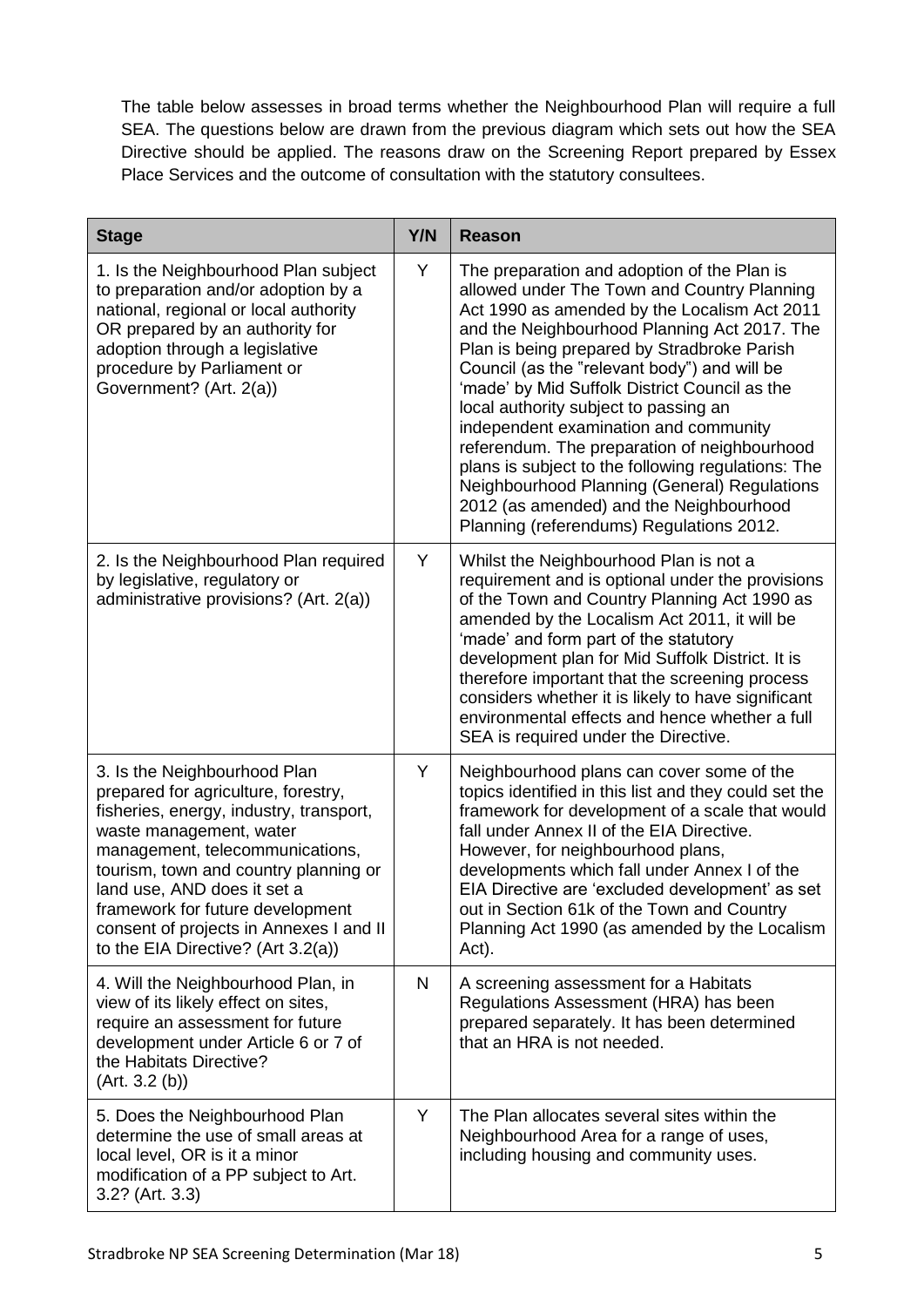| <b>Stage</b>                                                                                                                                                                                                                   | Y/N | <b>Reason</b>                                                                                                                                                                                                                                                                                                                                                                                                                                                                                                                                                                                                                                                                                                                                                                                                                                                                                                                                                                                                                                                                                                      |
|--------------------------------------------------------------------------------------------------------------------------------------------------------------------------------------------------------------------------------|-----|--------------------------------------------------------------------------------------------------------------------------------------------------------------------------------------------------------------------------------------------------------------------------------------------------------------------------------------------------------------------------------------------------------------------------------------------------------------------------------------------------------------------------------------------------------------------------------------------------------------------------------------------------------------------------------------------------------------------------------------------------------------------------------------------------------------------------------------------------------------------------------------------------------------------------------------------------------------------------------------------------------------------------------------------------------------------------------------------------------------------|
| 6. Does the PP set the framework for<br>future development consent of<br>projects (not just projects in annexes<br>to the EIA Directive)? (Art 3.4)                                                                            | Y   | The Neighbourhood Plan is to be used by<br>MSDC in helping determine future planning<br>applications. The Neighbourhood Plan however<br>focuses on shaping how development comes<br>forward.                                                                                                                                                                                                                                                                                                                                                                                                                                                                                                                                                                                                                                                                                                                                                                                                                                                                                                                       |
| 7. Is the PP's sole purpose to serve<br>the national defence or civil<br>emergency, OR is it a financial or<br>budget PP, OR is it co-financed by<br>structural funds or EAGGF<br>programmes 2000 to 2006/7? (Art 3.8,<br>3.9) | N   | Not applicable                                                                                                                                                                                                                                                                                                                                                                                                                                                                                                                                                                                                                                                                                                                                                                                                                                                                                                                                                                                                                                                                                                     |
| 8. Is it likely to have a significant<br>effect on the environment? (Art. 3.5)                                                                                                                                                 | Y   | The environmental designations have been<br>identified further in the Stradbroke baseline<br>information in Section 4 and in the Appendix,<br>which includes maps, distances and<br>vulnerability.<br>As identified in the SEA toolkit for<br>neighbourhood planning <sup>1</sup> , the Environmental<br>Impact Assessment (EIA) Regulations identify a<br>threshold for when an EIA may be needed and<br>the Toolkit recommends this as a starting point<br>for SEA Screening. For 'urban development'<br>projects, one of the thresholds is where<br>development includes more than 150 dwellings.<br>The draft Neighbourhood Plan proposes to<br>allocate four sites (policies STRAD15 - 18) and<br>also allocates a site with planning permission for<br>residential development (STRAD19). These<br>allocations in total, propose to provide between<br>220 and 260 dwellings. Although spread across<br>five sites, this is significantly in excess of the<br>EIA Regulations threshold. The sites are also<br>located close to one another, therefore any<br>cumulative impacts are likely to be relatively |
|                                                                                                                                                                                                                                |     | high.<br>As the area characteristics presented in Section<br>4 show, some of the site allocations could have<br>an impact on the following environmental<br>assets:<br>STRAD15 is adjacent or very close to two<br>County Wildlife Sites.<br>STRAD18 is close to a priority habitat.<br>٠<br>All of the site allocations are close to areas<br>where protected species have been sited.<br>All of the site allocations are identified as<br>being in Grade 3 agricultural land therefore                                                                                                                                                                                                                                                                                                                                                                                                                                                                                                                                                                                                                           |

 1 Locality (2016) *Screening neighbourhood plans for strategic environmental assessment: A toolkit for neighbourhood planners*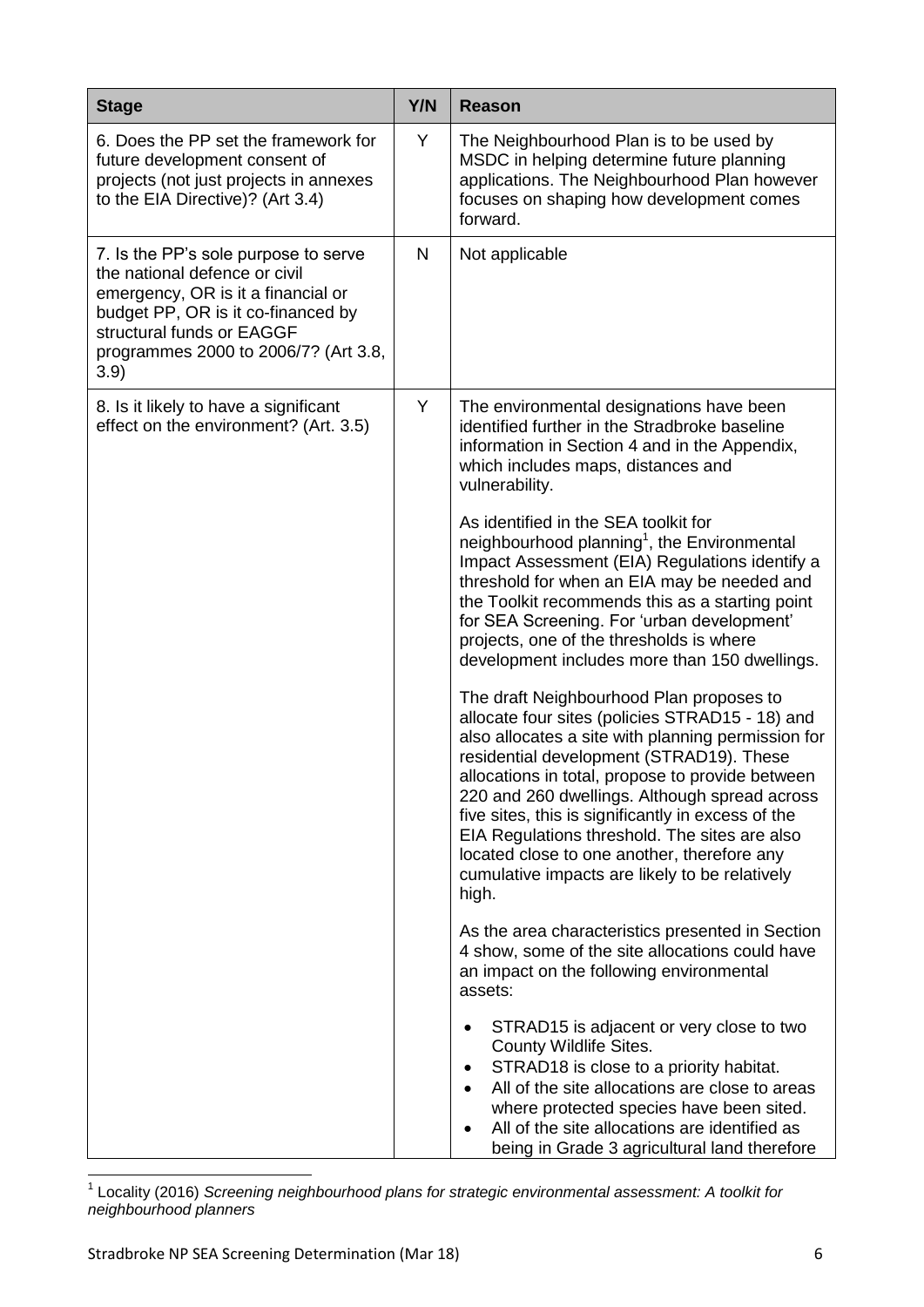| <b>Stage</b> | Y/N | Reason                                                                                                                                                                                                                                                                                                                                                                                                                                                                                                                                                                                                                                                                                                                                                                                                                                                                                                                                                                                                                                                                                                                                                                                                                                                                                                                                                                                                                                                                               |
|--------------|-----|--------------------------------------------------------------------------------------------------------------------------------------------------------------------------------------------------------------------------------------------------------------------------------------------------------------------------------------------------------------------------------------------------------------------------------------------------------------------------------------------------------------------------------------------------------------------------------------------------------------------------------------------------------------------------------------------------------------------------------------------------------------------------------------------------------------------------------------------------------------------------------------------------------------------------------------------------------------------------------------------------------------------------------------------------------------------------------------------------------------------------------------------------------------------------------------------------------------------------------------------------------------------------------------------------------------------------------------------------------------------------------------------------------------------------------------------------------------------------------------|
|              |     | could be 'best and most versatile<br>agricultural land' (Grade 3a).<br>A number of the site allocations have part of<br>$\bullet$<br>their area at risk from 1-in-30-year surface<br>water flood risk.<br>STRAD16-18 are all close to listed buildings<br>$\bullet$<br>and are adjacent to the Conservation Area<br>and so development at the scale proposed<br>could affect their setting.<br>STRAD 16 is near to a Historic<br>$\bullet$<br>Environmental Record (HER) monument of<br>archaeological value.<br>In addition, the following policies could also<br>have an impact on the environment<br>although it is doubtful as to whether these<br>will be significant:<br>STRAD2 (Design principles) expects<br>$\bullet$<br>development to demonstrate good place-<br>making principles in its design and layout.<br>STRAD10 (Local green spaces) identifies<br>$\bullet$<br>existing green spaces that are special to the<br>community and protects them from<br>development.<br>STRAD11 (Design and heritage)<br>encourages the use of high quality materials<br>and the retention of traditional heritage<br>features.<br>STRAD12 (Light pollution) seeks to<br>minimise the impact of light pollution from<br>new development.<br>In light of the site allocations proposed in the<br>draft Neighbourhood Plan and their potential<br>impact on a number of environmental assets, it<br>is considered that the Plan could have a<br>significant impact on the environment. |

# **Assessment of likely significant effects**

Under criterion 8 of the assessment in the table above, it was concluded that the Neighbourhood Plan may have a significant effect on the environment depending on the proposals within it and that a case by case assessment was required. The criteria for undertaking such an assessment are drawn from Article 3.5 of the SEA Directive and set out in Section 3 of this report.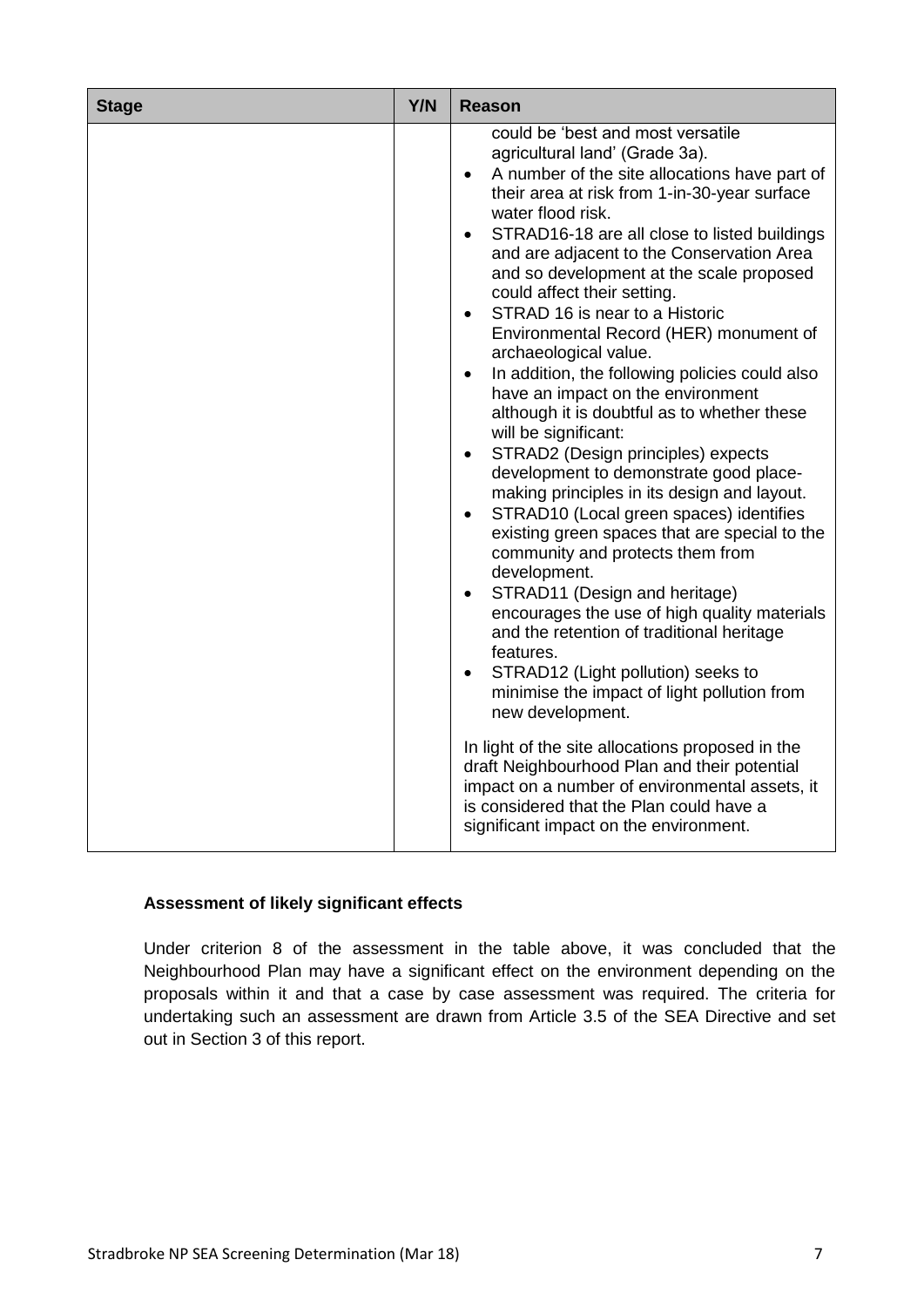# **5. Conclusion**

The Screening Report for Consultation prepared by Navigus Planning considered that there could be significant environmental effects arising either individually or cumulatively from the draft Stradbroke Neighbourhood Plan policies. The reasons for reaching this opinion included:

- The location of proposed site allocations could have an impact on various environmental matters including:
	- o County Wildlife Sites
	- o Priority habitats
	- o Protected species
	- o Best and most versatile agricultural land (Grade 3a)
	- o Surface water flooding
	- o Heritage assets, including the Conservation Area, listed buildings and HER designations.
- Certain policies in the draft Neighbourhood Plan addressing design (Policies STRAD2 and STRAD11) and landscaping (Policy STRAD2) could have an impact on the Plateau Clayland landscape

Any development proposal that would be likely to have a significant effect on a European site, either alone or in combination with other plans or projects, will be subject to assessment at the project application stage.

As such, it concluded that under Regulation 9(1) of the Environmental Assessment of Plans and Programmes Regulations 2004, the Stradbroke Neighbourhood Plan does require an SEA to be undertaken because it could have significant environmental effects. Consultation on the screening report was carried out with Natural England, Historic England and the Environment Agency. One response was received, from Historic England, who advised that:

*"Given the likely significant effects (both positive and negative) upon the historic environment, Historic England hence concurs with the Screening Report's view that a Strategic Environmental Assessment will be required."* 

A copy of the response from Historic England is attached at Appendix 1.

# **6. Determination**

In the light of the Screening Report for Consultation prepared by Navigus Planning and the response from Historic England it is determined that the Stradbroke Neighbourhood Plan requires a Strategic Environmental Assessment in accordance with the Environmental Assessment of Plans and Programmes Regulations 2004.